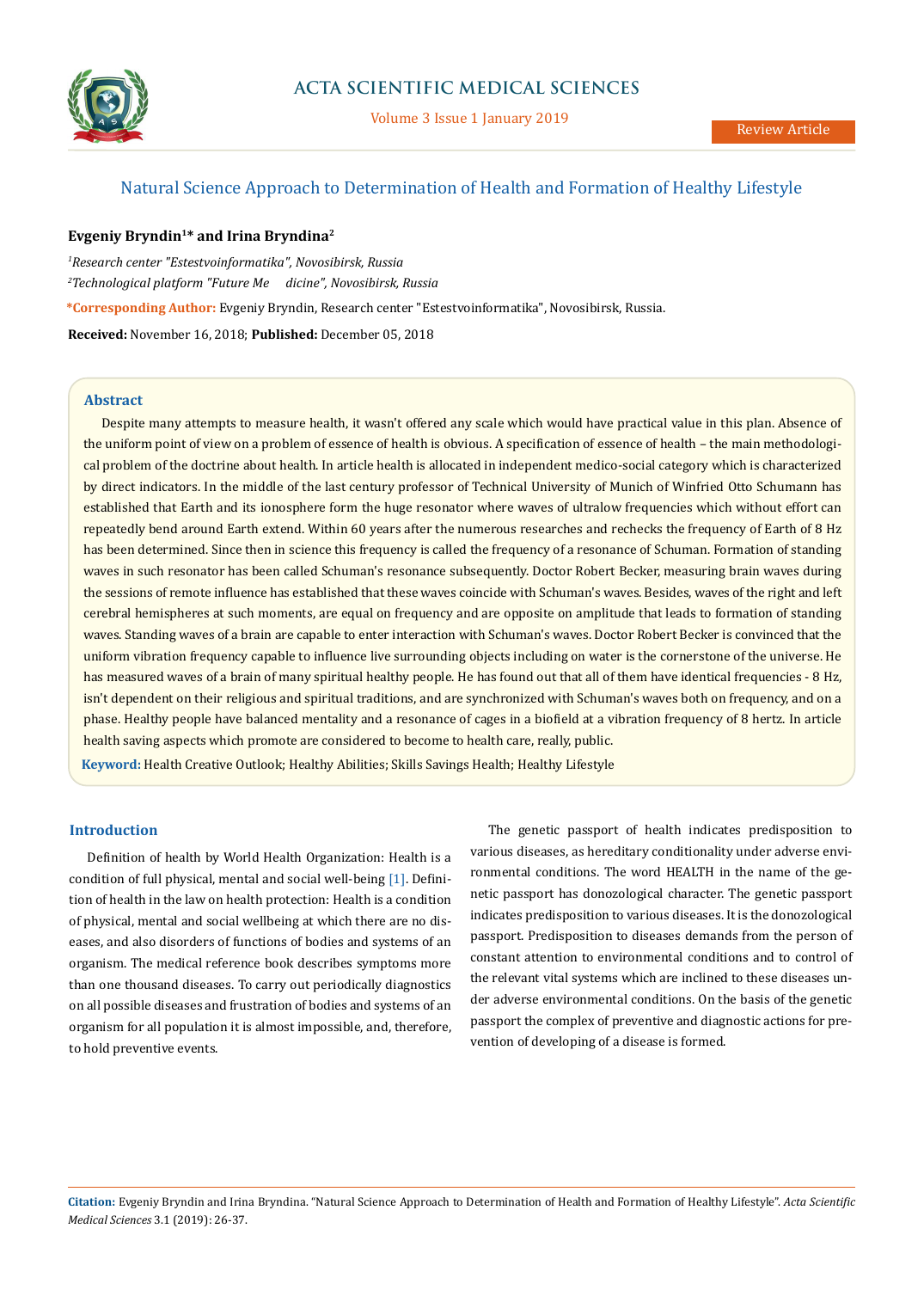Performance by the individual of the biological and social functions can be treated as manifestation of health. Ability of the individual to realize the biological and social functions indicates his health. Not ability to show the health – in other words to realize the biological and social functions – indicates a disease or an illness of the person.

### **Vibration field nature of life**

Everything that exists, vibrates. The matter is slowly vibrating energy. The spirit, thought, idea – is the energy vibrating with the highest speed. All types of life show fluctuations, frequencies and which amplitudes various. According to spiritual truth of creation of life, God in 6000 years created power information vibration fields and, on their basis, generated life. According to the physical theory of explosion, there were power information vibration fields from which by self-organization there was a life.

The latest discoveries of modern physics confirm this fact. Life is a perpetual motion. In the Universe nothing can stop. Distinctions in manifestation of a matter and energy are explained by that they variously vibrate.

According to definition of modern physics, vibration or fluctuation are processes of radiation of energy through identical periods. Fluctuation is a fundamental form of the movement.

The perception of a sound requires a certain frequency of fluctuation, for light higher speed of fluctuation of energy. Than energy is more perfect – that with greater speed it vibrates. Any vibration has property to extend and have impact on environment. It is possible to present, what changes in the space surrounding us and in us cause vibrations of anger, hatred, rage, and what vibration changes are caused by fine music, the feeling of love shown by us or to us.

From the highest spiritual spheres of vibration of spirit and thought consistently astral worlds, and then physical get, recovering them and extending in all the Divine Providence.

Any matter (dense low-frequency energy) interacts with highfrequency energiya and generates information (shows consciousness). Beginning from the elementary cage and to space structure, for example stars, everything is absolute in the universe contains energy and generates information (shows consciousness). The energy which is in everything is radiated from everything in the form

of vibrations, radiations. Everything in the Universe radiates round itself power vibrations. Vibrations differ on frequency. The consciousness is more shown, the energy is stronger and the more so highly this energy vibrates. That is, then the consciousness in the person is shown above, especially, strong highly vibration energy is radiated by this person.

The person who reached high spiritual development, radiates very thin vibrations. At its presence it is comfortable. Its vibrations very strongly energetically feed. For this reason, the highest energy of love is called as divine love.

Beginning from corpuscles, electrons, atoms, smaller particles of energy not known to science, to the worlds, solar systems, galaxies so far, everything is absolute in the Universe is in a condition of fluctuation, perpetual motion. All material forms of the nature differ from each other in a vibration condition of energy.

We will present the Universal scale of power vibrations, that is a life scale, on extent of manifestation of energy and frequency of vibrations. On one limit pole - inner worlds, energy forming them, show the highest vibrations and the highest consciousness, and come nearer to the Absolute. Here vibrations of energy happen to such intensity and to such speed limit that are represented being at rest. On other, opposite end of a scale there are dense forms of a material world (stone) which vibrations are so low, slowed so down that too seem motionless, though it not so. Between them the huge range of vibration life, huge range of the shown consciousness.

Everything in the universe moves, everything vibrates, nothing is based, the stop means disappearance in the universe.

Everything vibrates variously and in various directions. From extent of vibration, extent of manifestation of life depends. The vibration of energy which contains in a form is higher, this form will be more vital. Both the stone and fiery elements vibrate, both the live. The fiery elements are more vigorous. Different manifestation of vibrations - different manifestations of life. With change of speed of vibrations manifestation of life and manifestation of consciousness changes. The frequency of vibrations is higher, the life is shown more actively, and the consciousness is higher.

In the Universe there is an infinite set of forms of life, a set of the forms of existence differing on the level of consciousness and level of energy.

**Citation:** Evgeniy Bryndin and Irina Bryndina. "Natural Science Approach to Determination of Health and Formation of Healthy Lifestyle". *Acta Scientific Medical Sciences* 3.1 (2019): 26-37.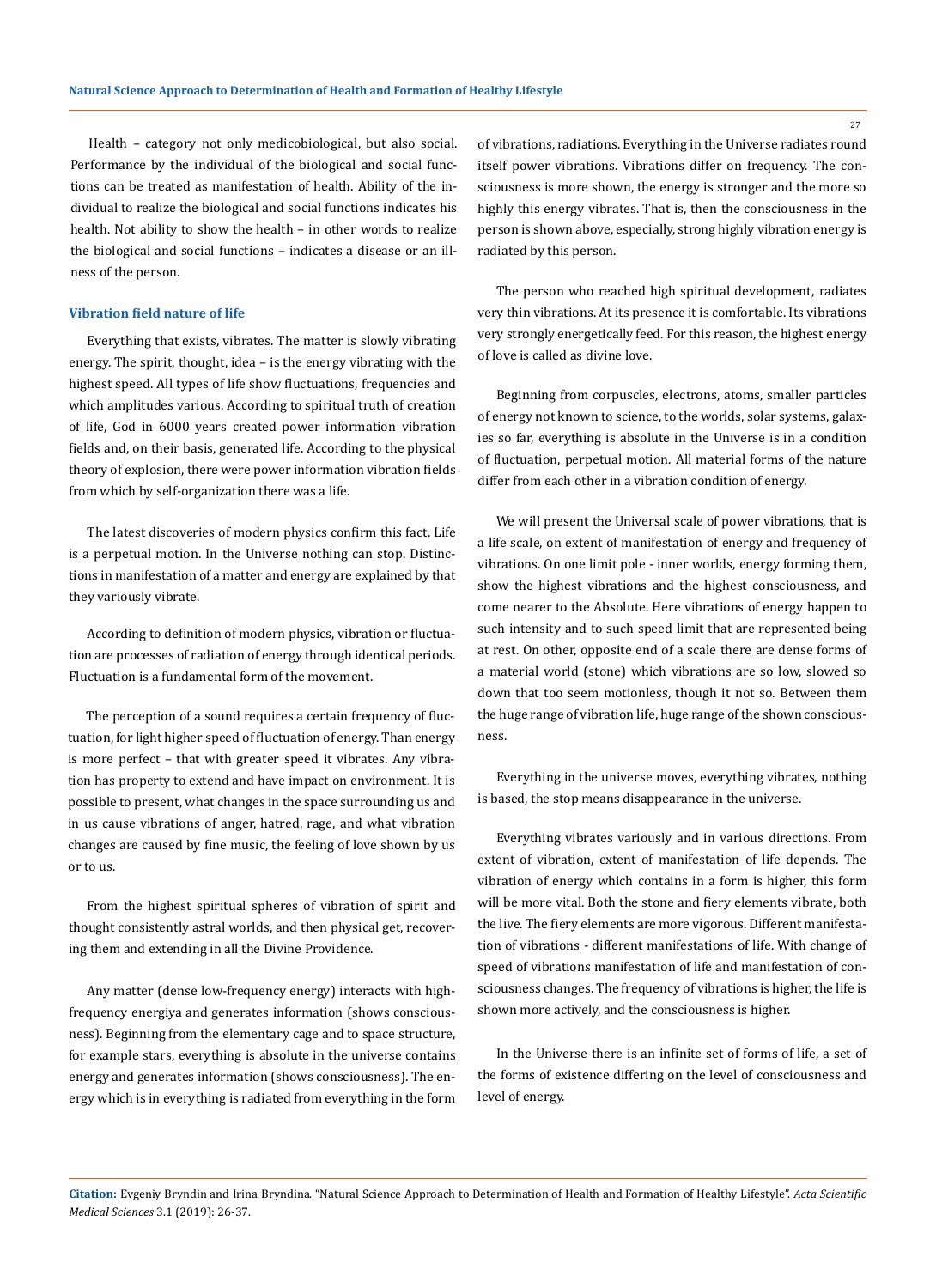The person is identical to the Universe, we are triple, as well as the Universe. We have a physical body which vibrates. The radio body shows higher vibrations and it more power saturated, than a physical body. The radio double who supplies it with energy has each body. Higher body, a body thin or astral - vibrations thinner, energy mightier and strong. The consciousness of this body is shown as feeling. The thinnest on vibrations is the mental body. We are the feeling and conceiving beings therefore constantly we radiate these or those vibrations of feelings and thoughts in environment. The world around very much depends on our impact on it. Flowers if we often are at rest, pleasure or love can blossom. Relatives if we often are in a condition of anger, irritations, rage can be ill. The disease is the low-frequency destroying vibrations. To change the vibrations, change the state. To change the destroying vibrations, it is necessary to concentrate on positive thoughts, desires and feelings.

To contact with the astral world means that your astral body has to vibrate in the range of frequencies, as the astral world. It is reached by creative occupations at people of art, at poets, musicians, artists. Depending on that with what plan of the astral world his astral body enters a resonance, there are these or those works of art. If there is a resonant accord with high plans of the astral world, its art transfers vibrations of this plan. The person of art is only the conductor of influence of vibrations of the highest worlds on the terrestrial world. If more often it is adjusted on vibration of the lowest subplans of the astral world, there is Bosch's painting. Remember two different in influence on the viewer of pictures Chagall. One pictures when it was in love, and then his astral body vibrated in unison with the highest plans of the thin world since radiated very high vibrations of love. And others, gloomy, disturbing, sated in the brown flowers when he endured arrival of fascism. A condition of alarm, fear are conditions of low vibrations. His astral body could be adjusted only on vibration of low subplans of the astral world. From here such colors in pictures and such impact on the viewer. On influence on us of pictures, music, poetry, we can always define, in what emotional states there was their founder.

The most power, the most effective is the thought. The thinnest on vibrations is our mental body. Thought the strongest, most effective manifestation of consciousness which is available to the person. The person with a spiritual mental body is spiritually imperious, mighty being.

We exist at the ocean of vibrations. Everything vibrates around, any space vibrates. We catch any vibration background, having entered the apartment, establishment, communicating with any person, being outdoors. Everything is absolute in the world bears information on itself since all vibrates. Unfortunately, we, ordinary people, are capable to feel very small range of vibrations. Spiritual development is an ability to feel more highly frequency range of vibrations of the world in which we exist. For us the most important are states of mind and ability to control the emotions and the thoughts.

Any state of mind is the vibration radiation therefore it is necessary to trace the states of mind and if it is necessary to change the sincere manifestations consciously. To transfer itself or other person to a kind state of mind it is possible to use highly vibrating music, it is that tool which influences our state of mind. It is better to form spiritual consciousness which constantly holds a kind state of mind.

The government which is anxious with development of the people, has to pay more attention to development of art and spiritual culture, and not just to development of the industry. High art and culture spiritualize and improve and raise a power state. The correct prayer as expression of love for God, as gratitude for life, is a power method of management of a power state, method of an eminence of a state of mind.

It is possible to lower the vibration state, to enter the person into a condition of anger, art it too can do. The martial music adjusts the person on eagerness to fight and aggression. Metal music causes aggression in youth. At communication with the person angry, angry other person experiences vibration influence and too starts being irritated. It is possible to catch not only an infection, it is possible to catch low vibrations for this reason don't allow at the presence of low manifestations. The person radiating low energy is a destruction source, it is really dangerous. Everything that is near it, with is adjusted with its vibration. Notice that near the angry person involuntarily you become itself angry. Involuntarily each person enters a resonance with stronger vibration. Therefore, well influences the world around of people radiating high vibrations. It too adjusts people around, but does them more friendly, quiet, peaceful.

**Citation:** Evgeniy Bryndin and Irina Bryndina. "Natural Science Approach to Determination of Health and Formation of Healthy Lifestyle". *Acta Scientific Medical Sciences* 3.1 (2019): 26-37.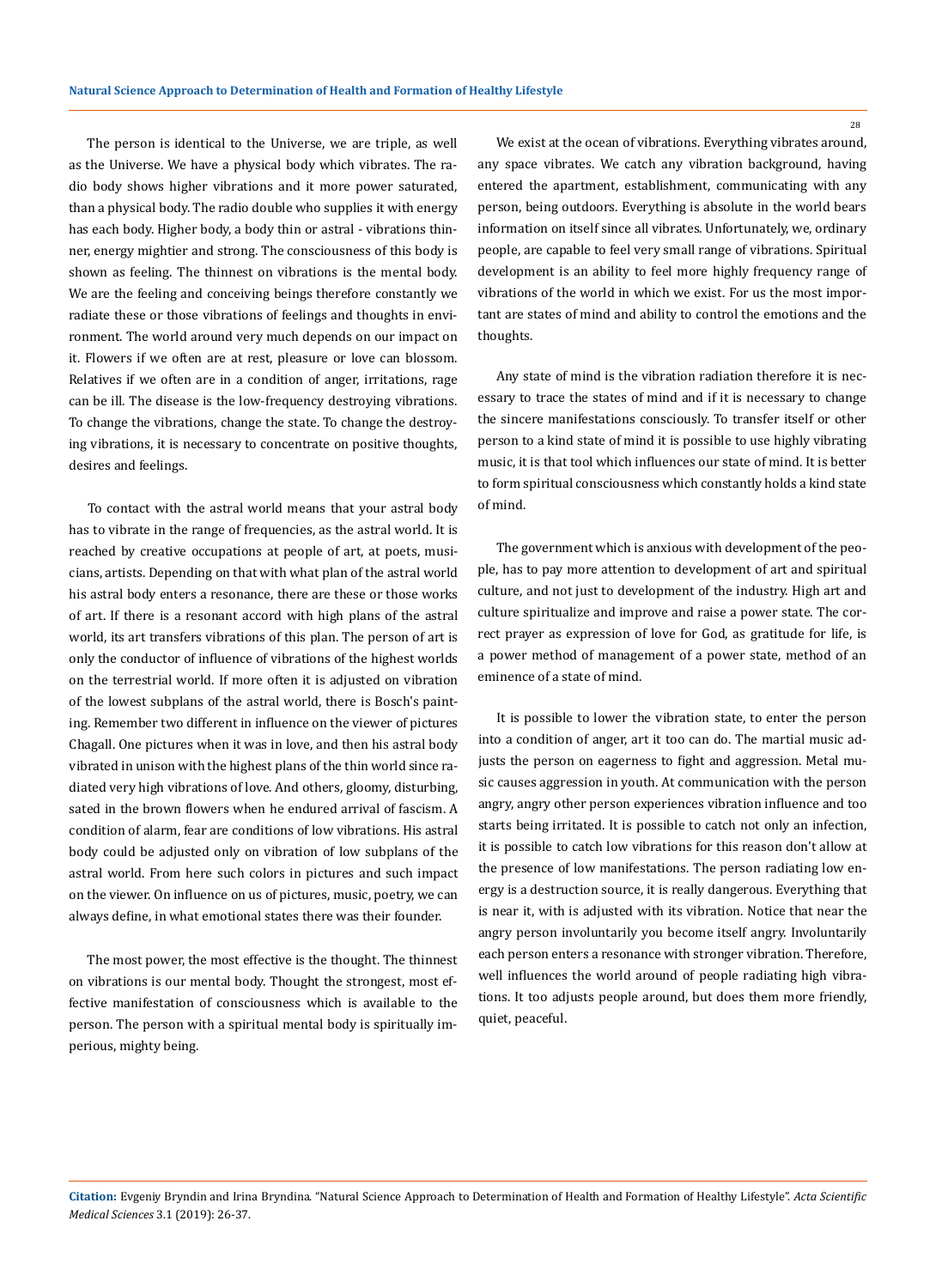The intensive radiator of low-frequency energy is the dangerous destroyer of world around. The person with high-frequency vibration harmonizes environment. Near it sincerely quietly, comfortably, people unconsciously seek to be near it. Such person involuntarily inspires love as possesses huge attractive force. It spiritualizes and raises a vibration condition of the environment.

Low states of mind show low vibration. Such states of mind as rage, hatred, irritation is very low vibrations. The highest state of mind on vibrations, so on energy the strongest is a condition of love. The thinnest state - a condition of love. It is pleasant to us to communicate with the person who loves us. Vibrations which are radiated by this person very high, means the very strong. Contact with the person loving us is a most powerful power feed. The best power protection is a condition of love.

There is nothing in the Universe that wouldn't radiate energy of various frequencies. Each blade, each tree, each living being belonging to a kingdom of plants in our nature radiates energy. Similarly with fauna. All living beings of this world too radiate various on energy vibrations. The person constantly radiates energy in world around. His physical body, his astral body and a mental body radiates energy. The energy radiated by each person corresponds to the level of its development, corresponds to its emotional and mental condition. Each person possesses the vibration passport, much more essential, than the legal document. It precisely characterizes the level of its development. This quality of vibrations which it radiates. If near the person it is disturbing, there is a desire quicker to leave it, it occurs because the person radiates low vibrations. Its level of consciousness is still very low. It is necessary to learn to perceive the world appreciably, that is to perceive vibration radiations of all in world around. For this purpose it is necessary to restore and develop a feeling-knowledge.

When we think, we show these or those emotions, feelings, states, we radiate energy, various vibration states. Knowing it, and that our vibrations have impact on people around, it is necessary to learn to control the positive creating vibrations. The person influences the vibrations the nature, people, the dwelling, the city, Space. Everything in the world bears information on itself. These are vibrations. We now exist at that level of development when we think that verbal information is more important. Verbal information is only data. Very often false. The modern person is capable to feel very big range of vibrations of environment, people, animals, plants, stones, rooms, etc.

The person knows about it or not, he always reacts to vibrations which perceives. Any person should react to vibrations of world around. All of us inevitably perceive and we react to vibration influence of environment. We are shipped by living conditions in the ocean of the energy influencing our feelings, a state of health, a thinking orientation.

So, spiritual development is a development of ability to feel wider range of vibration influence of world around. Than more, the person is spiritually developed, especially he is capable to apprehend high vibrations. And the more so high vibrations are radiated by him.

The less, the person is spiritually developed, the less he is capable to perceive vibrations of world around, he is capable to perceive only low vibrations. Also radiates too only such.

So, nothing is based, everything moves, everything vibrates. The Universe moves on the basis of two vibration principles - the movements circular and oscillatory. In the universe everything moves around and fluctuates. Planets move around, all solar system moves around. The Universe makes two types of the movement: circular and oscillatory.

Activity of the person proceeds around and fluctuates. Sincere and mental manifestations of the person exist according to these principles, including. Each person radiates energy when thinks or feels. Sincere and thought processes at women and men happen differently. That is why two women well understand each other, but the woman and the man difficult understand each other. The principle of thinking at them various. The principle of thinking at women irrational associative, that is circular. Thinking of men – rational oscillatory. A feeling-knowledge at women too are longer, flowing, mutually influencing. Men feel much less, sincere processes proceed quicker.

So, all our thoughts, emotions, states are no other than manifestation of astral and mental bodies and manifestation of their energy of various vibrations. With spiritual development of the person not only the range of the energy radiated by it extends, not only manifestation of consciousness of his bodies changes, but also there is an ability to control and change the vibrations. But, it is always necessary to remember that we exist at the ocean of vibrations that radiates energy everything absolutely and everything in-

**Citation:** Evgeniy Bryndin and Irina Bryndina. "Natural Science Approach to Determination of Health and Formation of Healthy Lifestyle". *Acta Scientific Medical Sciences* 3.1 (2019): 26-37.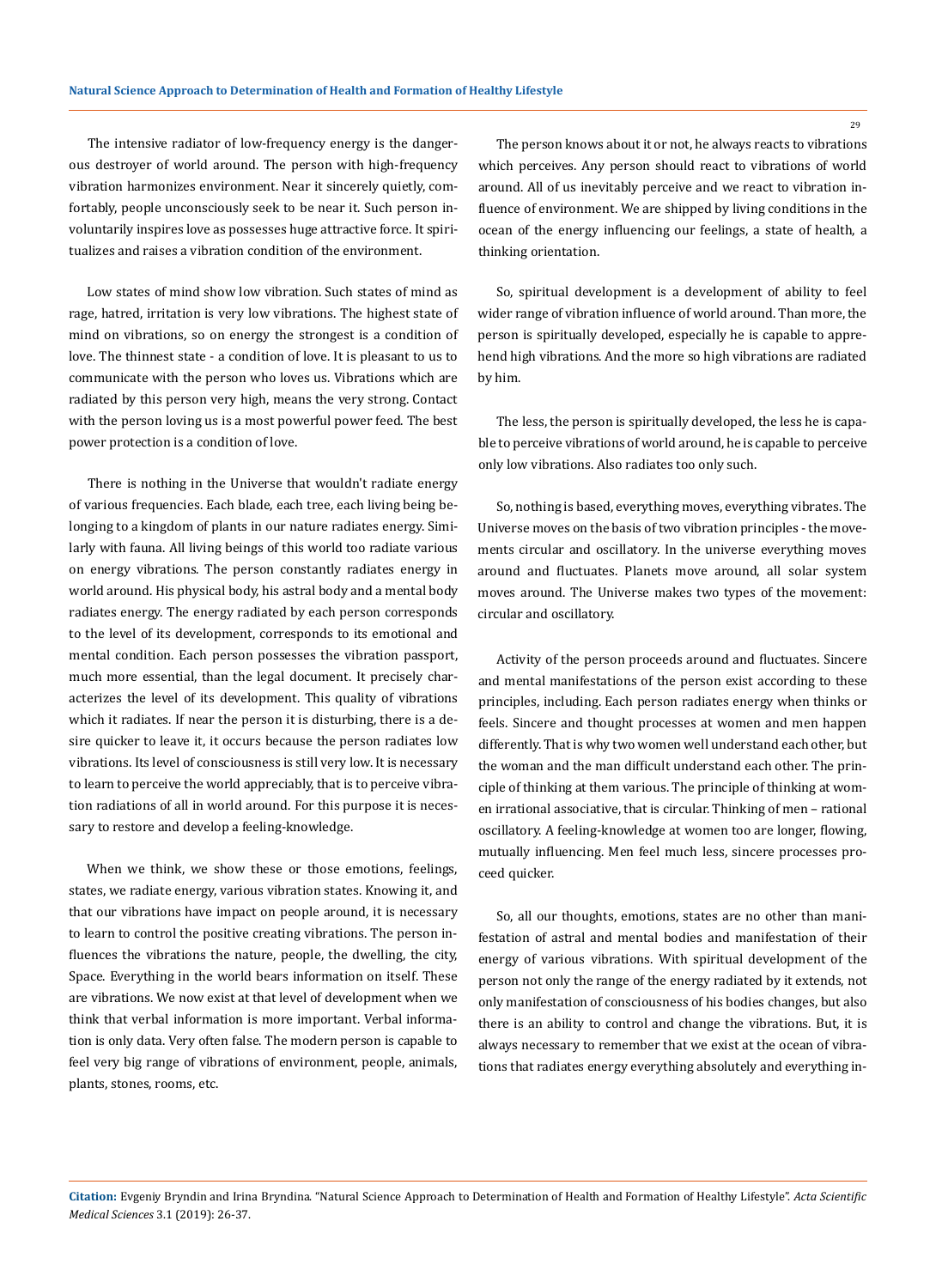fluences us. Any person should react to vibrations of world around. All of us are simply doomed to perceive and react to vibration influence of environment, to control positive creative vibrations.

#### **Person as object of research**

The person is difficult essence which unites a body, reason, soul and spirit. The spirit is the highest beginning in the person. It is connected with conscience – an internal criterion of justice, honesty, kindness, a righteousness. Thin material soul is connected with feelings and desires. The reason is connected with knowledge and thinking.

The person is connected with the inner and physical world. It is connected by spirit and soul with an inner world, either light kind, or dark angry. Light cheerful he unites to Divine Spirit. Lives in a material world of people a body. The soul connects human lives in these worlds, connecting mind and body.

The reason, spirit, soul and body influence at each other. Thoughts, feelings, desires and emotions create our body. Just thoughts, good wishes support normal functioning of an organism at all levels. No just thoughts, evil desires break normal functioning of an organism at all levels.

Cages of an organism, incapable of photosynthesis, are received energy from environment and food. Energy of environment accumulate an organism through the power centers which will transform them to a form for absorption by cages and bodies. For example, the power centers of light energy are connected with glands of endocrine system. The organism accumulates to 80% of energy from the environment necessary for functioning of a human body. Other energy is provided with food.

The human body represents an oscillatory contour. In a physical body there is a difficult, combined, hierarchical, volume system of the connected standing waves of various quality: electric, magnetic, thermal, light, gravitational, mental. Electromagnetic standing waves form the biofield providing an electromagnetic homeostasis. A source of electromagnetic oscillations is cages.

Development of an organism goes under the influence of mental energy. Mental energy gets into all cages. The biochemical carrier of mental energy are structural components of a cover of nervous fibers of the lipidic nature. Mental energy influences an electromagnetic homeostasis. Quality of mental energy depends on consciousness, feelings and desires. Arriving justly on conscience, the person produces mental energy of tranquility, which provides an electromagnetic homeostasis, differently mental energy of frustration which breaks an electromagnetic homeostasis is produced.

Destructive vibrations appear at the person as a result of action of its negative spiritual qualities or emotions: \* the grief gives vibrations - from 0,1 to 2 hertz; \* fear from 0,2 to 2,2 hertz; \* offense - from 0,6 to 3,3 hertz; \* irritation - from 0,9 to 3,8 hertz; \* indignation - from 0,6 to 1,9 hertz; \* the egoism - gives vibrations of at most 2,8 hertz; \* irascibility (irascibility) - 0,9 hertz; \* rage flash - 0,5 hertz; anger - 1,4 hertz; \* arrogance - 0,8 hertz; pride - 3,1 hertz; \* neglect - 1,5 hertz; \* superiority - 1,9 hertz; \* pity - 3 hertz.

Throughout the millennia the frequency of vibrations (i.e. fluctuations in a second) our planet made 7,8-8,2 Hz. Physicists call it Schuman's frequency. It fluctuates within 8 hertz. Researchers on physical medicine noticed long ago that positive people who led a healthy lifestyle, weren't ill when the frequency of vibrations of their power field was included into a resonance with a frequency of vibrations of the planet.

Positive mental energy establishes in all organism balance, a resonance of electromagnetic waves of cages, uniformity of a biofield and a resonance of a biofield with electromagnetic current of a kernel of Earth at a frequency of 8 hertz and with a wavelength of 8 meters in environmentally friendly internal and environment.

#### **Natural-science approach to concept of health**

The healthy condition of an organism is provided and supported by a resonance of standing electromagnetic waves of a biofield.

Health of the person is a psycho-physiological state with balanced mentality and functioning of an organism at an electromagnetic frequency of cages of 8 hertz and with a wavelength of 8 meters in the resonance mode in environmentally friendly internal and environment.

The resonance of electromagnetic waves of a biofield supports a steady healthy state. The condition of a biofield of the person can be determined by devices of frequency and resonant diagnostics.

The matter and energy produce information in a wave mode. It is fixed and stored in a type of structures which in turn, can let out waves.

**Citation:** Evgeniy Bryndin and Irina Bryndina. "Natural Science Approach to Determination of Health and Formation of Healthy Lifestyle". *Acta Scientific Medical Sciences* 3.1 (2019): 26-37.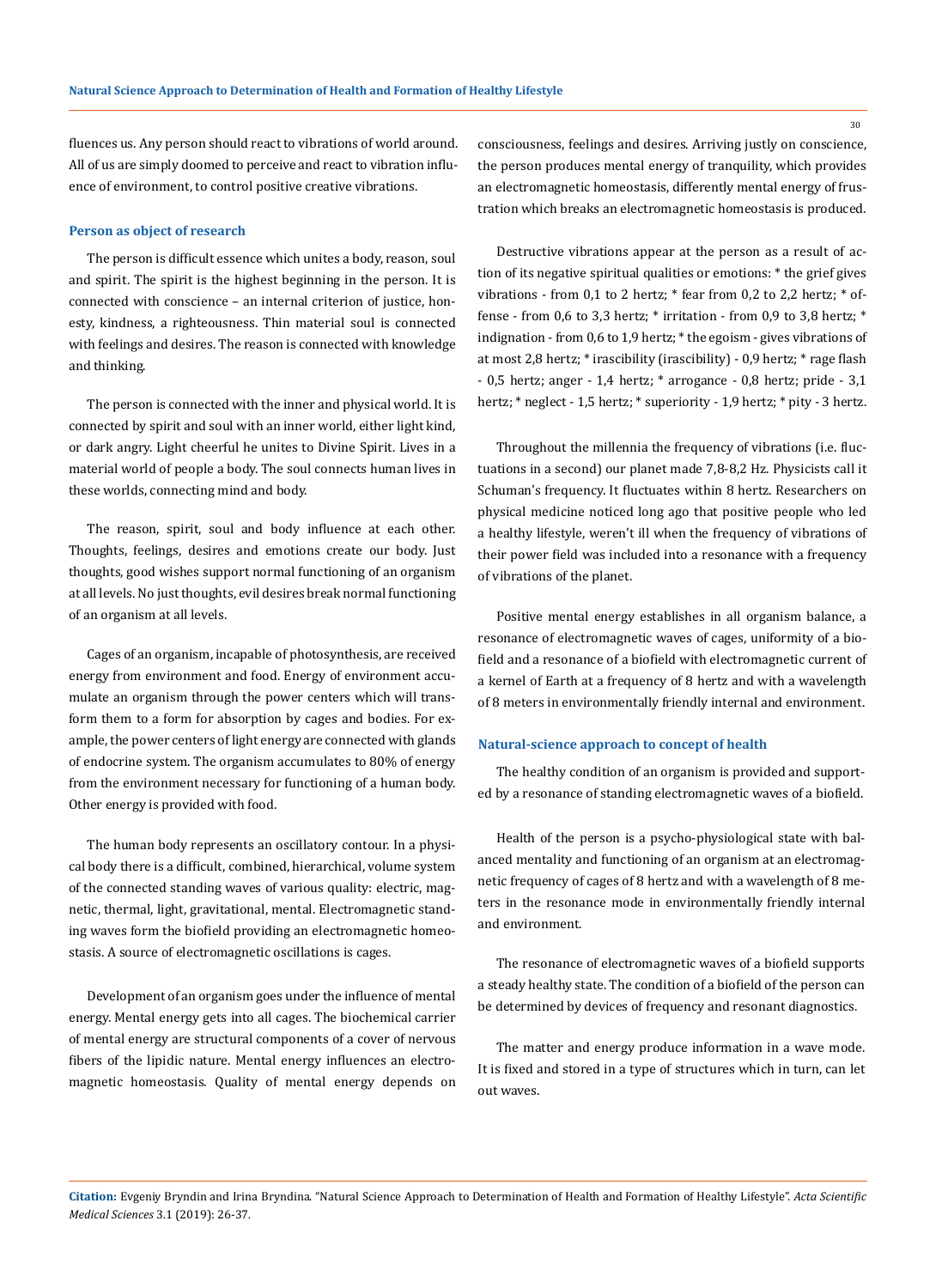Biological human life can be considered as unity of a stream of a matter (cell fission), an energy stream (a qualitative condition of cages and power interaction) and a flow of information (functioning and information exchange of cages).

Objects of one level communicate: initial particle with initial particle, photons with photons, leptons with leptons, atoms with atoms, molecules with molecules, DNA with DNA, cages with cages, bodies with bodies, the person with the person. Everything together the taken levels are information matrix of communications.

Motive and cerebration, emotional activity of feelings and desires intensifies power processes. The system of power supply of cages intensifies physiological processes of an organism.

Violation of communications of cages at the level of the power system operating nervous immune, endocrine and other physiological systems conducts to violation of communications between bodies and vital systems. It breaks functioning of an organism and produces a disease. All diseases are fixed at first at the power level of power field structure of the person, and already then move to a physical level through system of endocrine glands which operate all physiological processes in an organism, beginning from the processes proceeding at the cellular level and finishing with process of response to them by the central nervous system.

The disease is the prevention to the person that he leads not a healthy lifestyle.

Cages of our organism communicate thin material bodies energy and information in a uniform organism. All information program of development of an organism is concentrated in the chromosomal device at the field level. Thin material bodies inform mental energy of thoughts, feelings, desires, emotions to each cage. Mental energy influences an electromagnetic field of an organism – a biofield. The interference of magnetic waves created by the radiation of atoms of cages under the influence of mental energy forms a condition of a physical body: healthy, either donozological (prediseases), or sick.

Weak positive mental energy reduces protective functions from external negative information and emotional impacts. It leads to stresses, neurosises and even to sincere diseases.

Mental positive energy is formed at unity of the person with the Spiritual Nature of all light, just and kind. The spiritual Nature covers positive world outlook aspects and is connected with harmonious manifestations of activity of the person. Harmony of reason, spirit, soul and a body provide harmony of concentration of various energy in an organism and a biofield resonance. Therefore, the person needs to form useful healthy habits at the spiritual, power, physiological and anatomic levels. Formation of useful habits at all levels is promoted by transition to a healthy lifestyle [2-12]. Transition to a healthy lifestyle is carried out in four stages.

# **Stage 1. Formation of the clean internal environment Stages of transition to a healthy lifestyle**

The pure internal environment is one of necessary conditions of a wave resonance of cages. The clean internal environment is formed by useful habits.

- 1. At the spiritual level: formation pure thoughts and desires.
- 2. Development of an ethical lexicon of communication.

3. At the power level communication with clean nature: absorption by enzymes of light energy, vibrations of flora, equilibration of mentality by tranquillity of the nature, an emotional positive spirit from beauty of the nature, air, solar and water physical exercises, inhalation of clean air, coordination of the internal environment of an organism with the natural.

o Improvement of health in ecological pure environment develops nature needs and a habit to communicate with the nature. Nature need and habit to communicate with the nature normalize genetically internal environment of an organism through a wave genome.

4. Maintenance of the internal environment of an organism by release from negative energy: water procedures in soul or a bathroom before the use of food, and also once a week in a bath.

o Desire of improvement of health after stay in the adverse power environment and to keep it develops nature need and a habit to take a shower or a bathtub before the use of food and once a week to clean an organism in a bath steam room. Nature need and a habit to take a shower or a bathtub before the use of food and once a week to clean an organism in a steam room of a bath relieve an organism of negative energy and supports pure the internal environment of an organism.

5. Preservation of the pure internal environment classical, sacred, harmonious music at the genetics-wave level.

**Citation:** Evgeniy Bryndin and Irina Bryndina. "Natural Science Approach to Determination of Health and Formation of Healthy Lifestyle". *Acta Scientific Medical Sciences* 3.1 (2019): 26-37.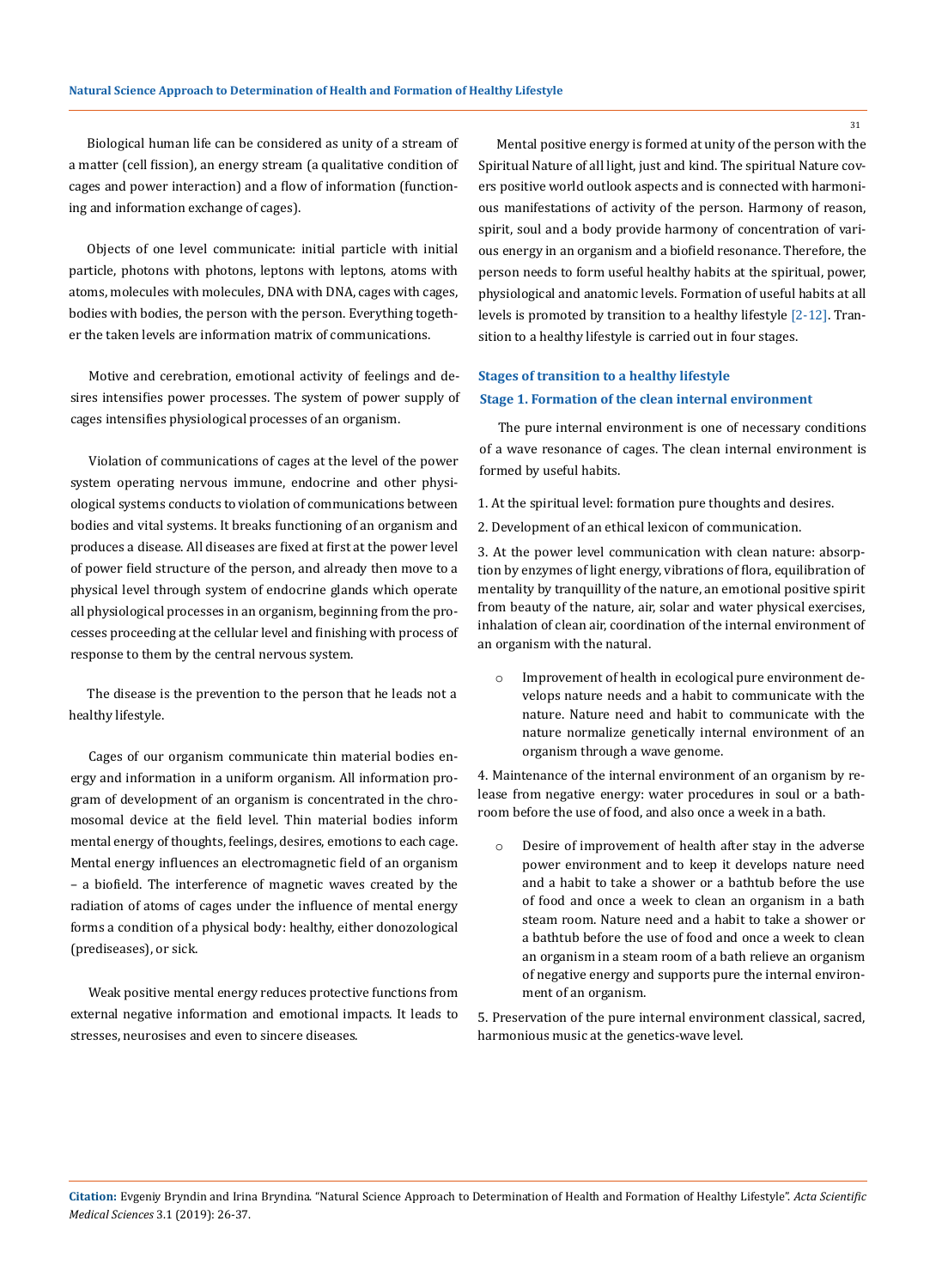The desire to have and keep good health develops nature need and a habit to listen to harmonious music. Nature need and a habit to listen to harmonious music support genetically the pure internal environment of an organism through a wave genome at the power level.

6. Development of alkaline food (80% of pure alkaline food and 20% of clean acid food) for normalization of acid-base balance of biological environments of an organism.

o The desire to keep good health after acceptance of food develops nature need and a habit of alkaline food. Nature need and a habit of alkaline food by the rule to choose useful among tasty and tasty among the useful support acidbase balance of biological environments of an organism through a metabolism at the physiological level.

7. Normalization of acid-base balance through a water exchange at the physiological level by use the pure water.

Nature need and habit to use clear water support acid-base balance of biological environments of an organism through a cellular and intercellular water exchange.

8. Observance of hygiene for maintenance of the environmentally friendly internal environment of an organism.

Nature need and habit to observe hygiene support acid-base balance of biological environments of an organism clarification it from parasites and pollution.

9. Diagnostics of acid-base balance of biological environments of an organism.

o Nature need and habit to diagnose acid-base balance of biological environments of an organism help to control it.

# **Stage 2. Development of improving abilities for achievement of a healthy state**

Spiritual, mental and power purity are necessary conditions of a wave resonance of cages. The stage includes the following useful habits.

1. Spiritual actions, such as, reading spiritual literature, visit of spiritual actions, development of spiritual consciousness and spiritual and moral qualities, formation of spiritual bonds for achievement of a spiritual healthy state.

o Development of abilities to make spiritual actions develops nature need and a habit to get rid from harmful passions, to gain a sound spirit and spiritual health.

2. Formation of just peace kind thoughts and desires for spiritual activity.

Nature need and habit to form just peace kind thoughts and desires conduct to spiritual activity and spiritual health.

3. Development of spiritual abilities of humility, forgiveness, mercy, formation of the peace kind relations in various social conditions and a family for spiritual activity.

Abilities of manifestation of humility, forgiveness, mercy, formation of the peace kind relations for equilibration of soul in various social conditions and a family develop nature need and a habit to be soul balanced and to have a sound spirit and spiritual health.

4. Manifestation of spiritual and moral qualities - goodwills and blessings, mercy and justice for spiritual activity.

Manifestation of spiritual and moral qualities goodwills and blessings, mercy and justice develop nature need and a habit to build the peace kind relations and forms a sound spirit and spiritual health.

5. Development of abilities of control of vital systems of an organism and its complete normal functioning by physical exercises: charging of a power system, physical culture of a tone of organism and gymnastics of rhythms for achievement of a physical healthy state of an organism.

o Ability of control of vital systems of an organism and its complete normal functioning develop needs of nature and a habit to support a healthy state of an organism.

6. Development of healthy food for maintenance of a physical healthy state of an organism.

Healthy food improves a healthy habit to support a physical healthy state of an organism.

7. Development of complex abilities of achievement of a healthy state on the basis of system of cellular self-restoration of an organism improvement of a qualitative condition of cages at the spiritual, power, physiological and anatomic levels.

o Ability of improvement of a qualitative condition of cages at the spiritual, power, physiological and anatomic levels on the basis of system of cellular self-restoration of an organism improves a healthy habit to support a complete healthy state of an organism.

8. Frequency and resonant diagnostics of a healthy state.

o Development of a habit periodically to diagnose an organism helps to support a healthy state.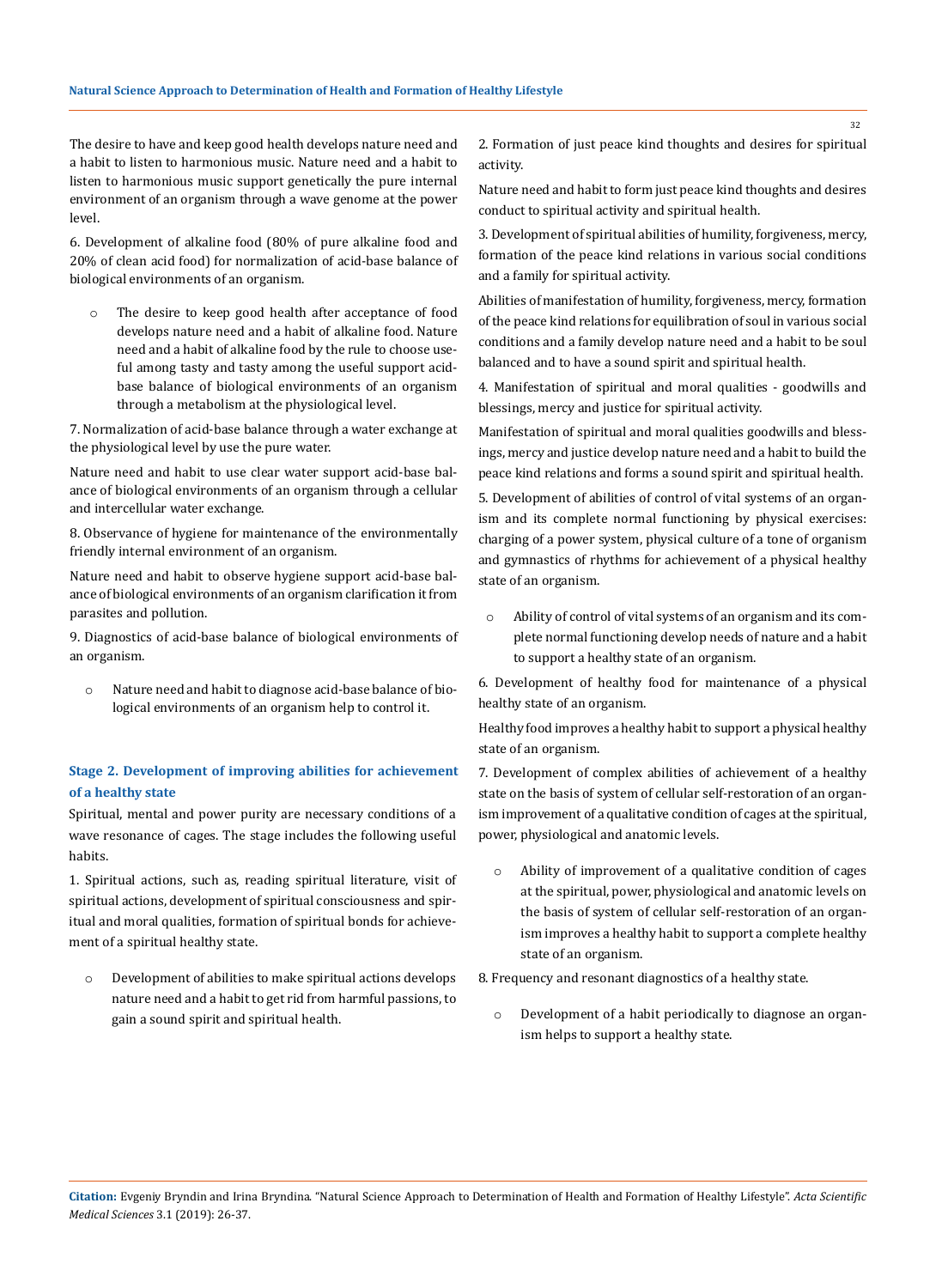## **Stage 3. Acquisition of skills health of saving for preservation of a healthy state**

It includes the following useful habits.

1. Development of rules of daily preservation of a healthy state.

Development of rules develops skills and a daily habit to keep a healthy state.

2. Equilibration of soul in social conditions by peace kind relations, doing good, evading it is evil, looking for the peace and aspiring to it for spiritual health of saving.

Abilities and skills of manifestation of humility, forgiveness, mercy and the peace kind relations counterbalance soul in various social conditions and develop a daily habit to be soul balanced to have a sound pirit and to support a spiritual healthy state.

3. Daily formation of physical healthy functioning of an organism at the beginning of day control of vital systems.

Skills of ensuring healthy functioning of an organism develop a daily habit of preservation of a healthy state.

4. Coordination with a daily natural cycle of activity in social, natural and house conditions for preservation of complete healthy functioning of an organism.

Skills of daily coordination of healthy activity with a daily natural cycle develop a daily habit of preservation of a healthy state in various social, natural and house conditions.

5. Complex daily preservation of a healthy state at the spiritual, power, physiological and anatomic levels in various house, natural and social conditions on the basis of system of cellular self-restoration.

Skills of complex daily preservation of a healthy state at the spiritual, power, physiological and anatomic levels in various house, natural and social conditions on the basis of system of cellular self-restoration develop a habit of preservation of a complete healthy state during every day.

6. Preservation of physical healthy functioning of an organism healthy food.

Skills of daily healthy food constantly support a healthy state.

7. Frequency and resonant diagnostics of a healthy state.

Skills weekly to diagnose an organism helps to support a healthy state.

## **Stage 4. Accumulation of experience of a healthy lifestyle for preservation of a healthy state within a year**

Accumulation of experience is carried out by skills health of saving in various house, social and natural seasonal conditions (in the spring, in the summer, in the fall and in the winter). Experience includes the following useful habits.

1. Seasonal preservation of balanced soul and ensuring complete healthy functioning of an organism in the summer, in the fall, in the winter, in the spring on the basis of system of cellular selfrestoration.

o Experience of seasonal preservation of balanced soul and ensuring complete healthy functioning of an organism in the summer, in the fall, in the winter, in the spring on the basis of skills of daily preservation of a healthy state develops nature need and a habit to support a healthy state of an organism within a year.

2. Healthy seasonal food.

o Accumulation of experience of seasonal healthy food develops nature need and a habit to support a healthy state of an organism within a year.

3. Choice of seasonal natural clothes.

o Accumulation of experience of a choice of seasonal natural clothes develops nature need and a habit to support a healthy condition of an organism within a year.

4. Accumulation of experience of complex coordination of social healthy activity with an annual natural cycle at the spiritual, power, physiological and anatomic levels in various house, natural and social conditions.

o Accumulation of seasonal experience of complex coordination of social healthy activity with an annual natural cycle develops nature need and a habit to support a healthy condition of an organism within a year.

5. Accumulation of experience of formation of family tradition of a healthy lifestyle.

o Accumulation of experience of formation of family tradition of a healthy lifestyle develops nature need and a habit to support a healthy condition of an organism within a year family members.

6. Accumulation of experience of formation of cultural public tradition of a healthy lifestyle.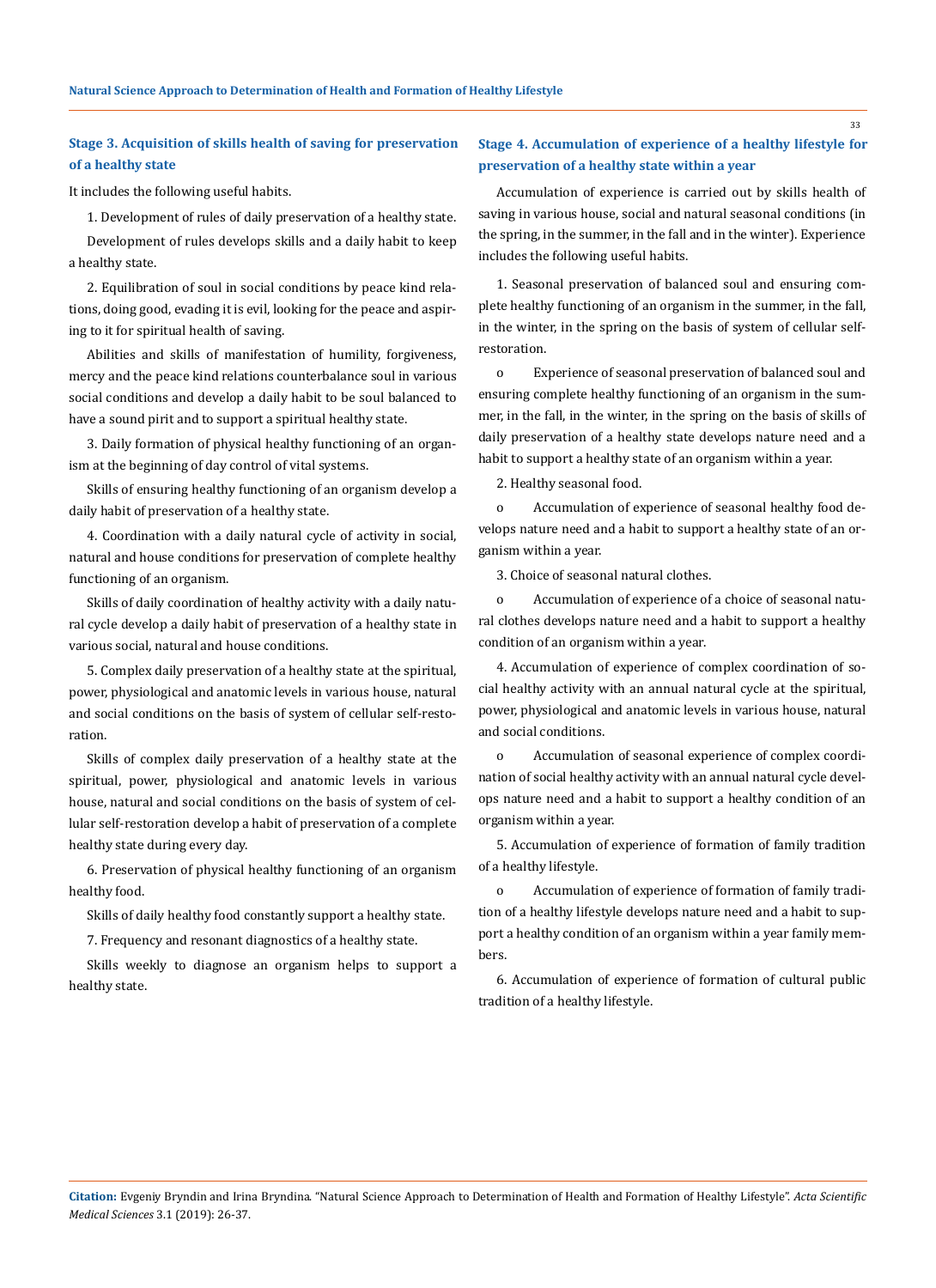o Accumulation of experience of formation of cultural public tradition of a healthy lifestyle develops nature need and a habit to motivate citizens, to reach and support a healthy condition of an organism and to lead a healthy lifestyle within a year.

7. Accumulation of experience of periodic frequency and resonant diagnostics of a healthy state.

o Experience accumulation periodically to diagnose an organism helps to support a healthy state within a year.

## **Social infrastructure of public health care**

Social infrastructure of public health care includes educational, professional, supporting health, service, popularization and legislative substructures [5-12]. Social infrastructure is directed to increase in knowledge on health issues and his protection, to formation of skills of strengthening of health, creation of conditions for maintaining a healthy lifestyle, both certain people, and society in general (Figure 1). The kindergarten, school, higher education institutions, the centers of health, physical culture objects, health saving medicine teach skills of a healthy lifestyle. The propaganda structure performs function of information dissemination of knowledge for all categories of the population about a health and healthy lifestyle. The service structure carries out healthy food, the organization of active recreation, mass morning exercises, creation bicycle and racetracks, dance floors, green zones used for outdoor games, etc.



The supporting health structure includes nurseries improving the camp for formation of skills of a healthy lifestyle at younger generation, the centers of health for development of a healthy lifestyle, hygienic and endoecological complexes. The educational structure trains specialists in training of the population in transition to a healthy lifestyle:

- 1. Experts for the centers of health and sanatorium institutions for carrying out consultations, a practical training for transition to a healthy lifestyle.
- 2. Lecturers on formation health of creative outlook, to education and motivation of the population to a healthy lifestyle.
- 3. Pedagogical workers for universities and schools on formation health of creative outlook, to education to a healthy lifestyle of the younger generation.
- 4. Social workers for carrying out a practical training with the population on transition to a healthy lifestyle and formation of family and public cultural tradition of a healthy lifestyle.
- 5. Games-masters for training of the younger generation in control of vital systems for healthy functioning of an organism.

The professional structure realizes organizational measures of preservation of health of the working population. Health influences quality of a manpower, productivity of social activities and by that dynamics of economic development of society. During life 1/3 general times the professional person participates in work. Therefore, it is important that under the influence of work there hasn't occurred deterioration in health. For this purpose, it is necessary to reduce adverse production factors to a minimum. Health of a working resource is area of mutual interests of the state, society, business and person. Responsibility for health of the nation lies on each of the called subjects. The health saving environment has basic value for preservation of health of a labor resource. Have to be tasks of the rational organization of activity concerning the professional status of the person, first, ensuring high level of professional working capacity, and secondly – minimization of the adverse factors of professional activity influencing health of the person. It is legislatively necessary to provide the organization of physical activity:

o Available visit of the pool, gym, various sections, monthly holding actions for a healthy lifestyle indoors and outdoors;

**Citation:** Evgeniy Bryndin and Irina Bryndina. "Natural Science Approach to Determination of Health and Formation of Healthy Lifestyle". *Acta Scientific Medical Sciences* 3.1 (2019): 26-37.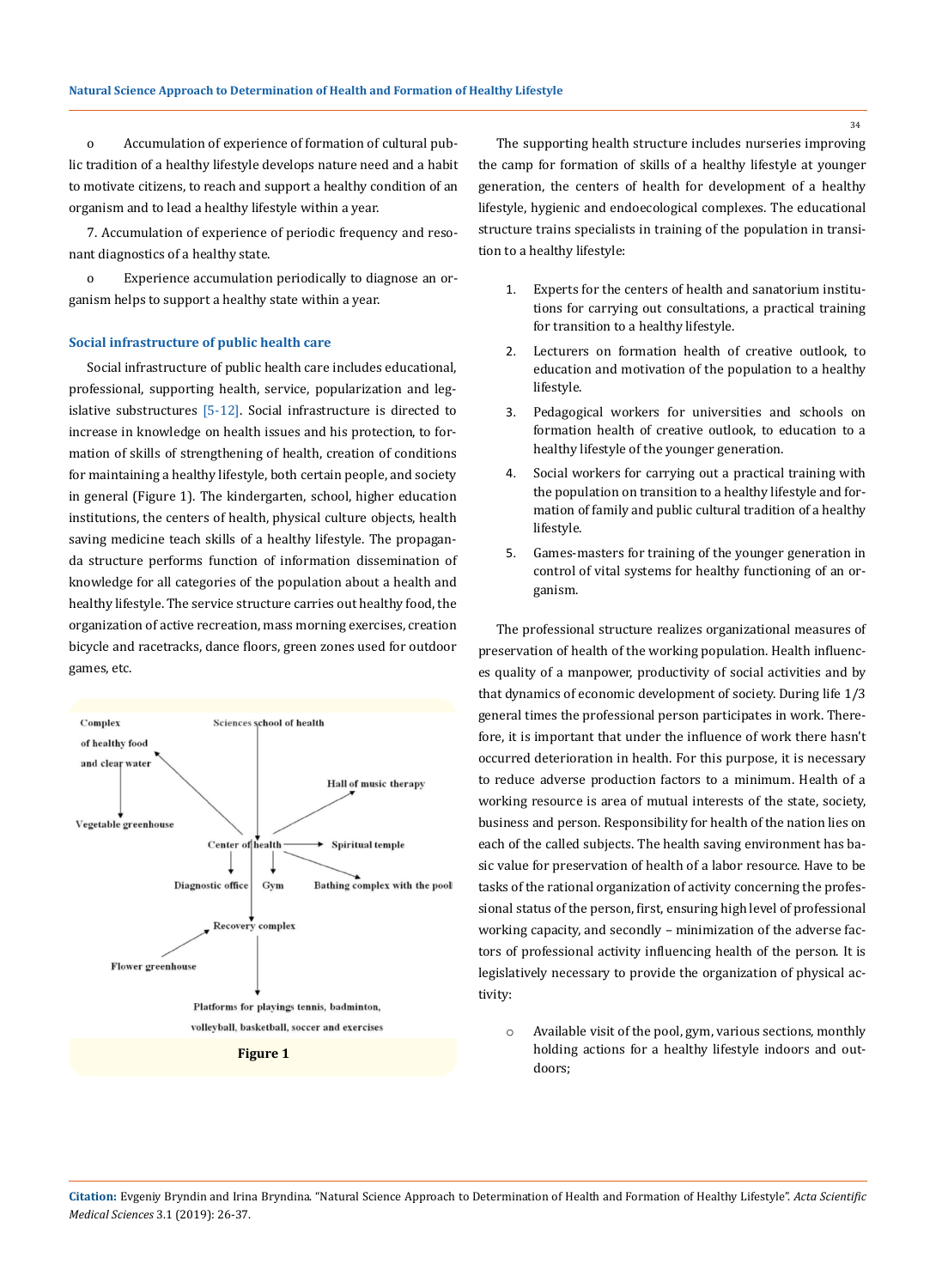- o Creation of material and technical resources: stock and equipment for physical culture and active recreation;
- o Creation of service for restoration of healthy functioning of an organism;
- $\circ$  It is necessary to provide spiritual education [3].

#### **Spiritual processes of society and global healthy wellbeing**

Human life has the spiritual nature which cornerstone spiritual processes are. Spiritual processes of activity of the person and society need to be cultivated consciously in society [2]. They will help to gain health to mankind on a global scale. Institutions of education, improving institutions, art, spiritual faiths, mass media have to conduct information activization of spiritual processes.

Spiritual infrastructure of society influences in global and defining way health of everyone. Quickly it is necessary to restore, keep and improve health, spiritual and physical shape of the person and society understanding of spiritual processes of health.

There is a global interrelation between spiritual processes of the person and his physical health. We destroy ourselves by harmful passions from within. All of us at each other influence - one and all. The spiritual state, as well as physical, gives in to a training. From a spiritual state to a healthy state - much more quickly.

The interrelation between spiritual processes of the person and his physical health (and also a condition of all society) is more considerable, than it is considered to be now. Moreover she - fundamental. Improvement of the person happens a positive mental energy which is generated by a spiritual thoughtway, in an ethical way of the word, good wishes, a healthy image of activity in an ecological pure environment, spiritual bonds with society and God, love to surrounding visible and invisible.

Structure of spiritual processes of the person - a major factor of influence on health. Our culture (theater, cinema, television, radio, a platform, other media) strongly influence our physical and spiritual health - either harmonize us or destroy. "Now the television, cinema so spiritually us destroys that children from it are sick.

The accented understanding of spiritual processes is also important for the person, as well as mastering the speech and writing.

Condition of society catastrophic: every year functional diseases, congenital pathologies at children, drug addiction increase. The medicine develops, and health of society worsens. It is more and more fine medicines - you watch how many them; it is more and more clever surgical interventions; it is more and more clever devices - and diseases advance mankind. The medicine isn't guided by the principles and criteria of health of the Creator therefore she doesn't fight for health and is at war with diseases. We began to live longer, but quality of our life is worse, we feel worse.

It is necessary to connect together global problems of health, mass media, pedagogics, art; to see essentially new way of development of human community, to find conscious balance of spiritual infrastructure of society. To recover health, and to children first of all, it is possible only this way. The mankind has no other way.

All of us intuitively feel that something occurs now not as has to be - and we don't understand that. We intensified spiritless processes in us. We, first of all, destroy ourselves from within. All recommendations of science, psychology, medicine don't help already. Global amount of information useful, necessary we hear. But nothing helps us anymore!

Spiritual processes, generally for 95%, lie out of the sphere of consciousness of the person. The person realizes only a final stage of work of the functional program - incentive which, just and has to induce him to do something. We don't feel as we approach a disease - we only feel a disease. We don't know what state at us: healthy or prediseases - it also lies out of consciousness. It is necessary to study spiritual that you don't see, you don't feel, you don't realize.

Spiritual processes of health are constructed on harmony of natural processes of difficult essence of the person. We know that there is a physical culture. If the person regularly does physical exercises on a muscle, then the muscle begins to grow, become stronger. And we know that there are people who do physical exercises especially for a training of muscles - some every day. Also, we know that there are people who do physical exercises every day not specially, and in the course of work: lift weights, do extensions. And these so effective exercises and also lead to a physical fitness. But we don't notice that we do spiritual exercises every day - where we

**Citation:** Evgeniy Bryndin and Irina Bryndina. "Natural Science Approach to Determination of Health and Formation of Healthy Lifestyle". *Acta Scientific Medical Sciences* 3.1 (2019): 26-37.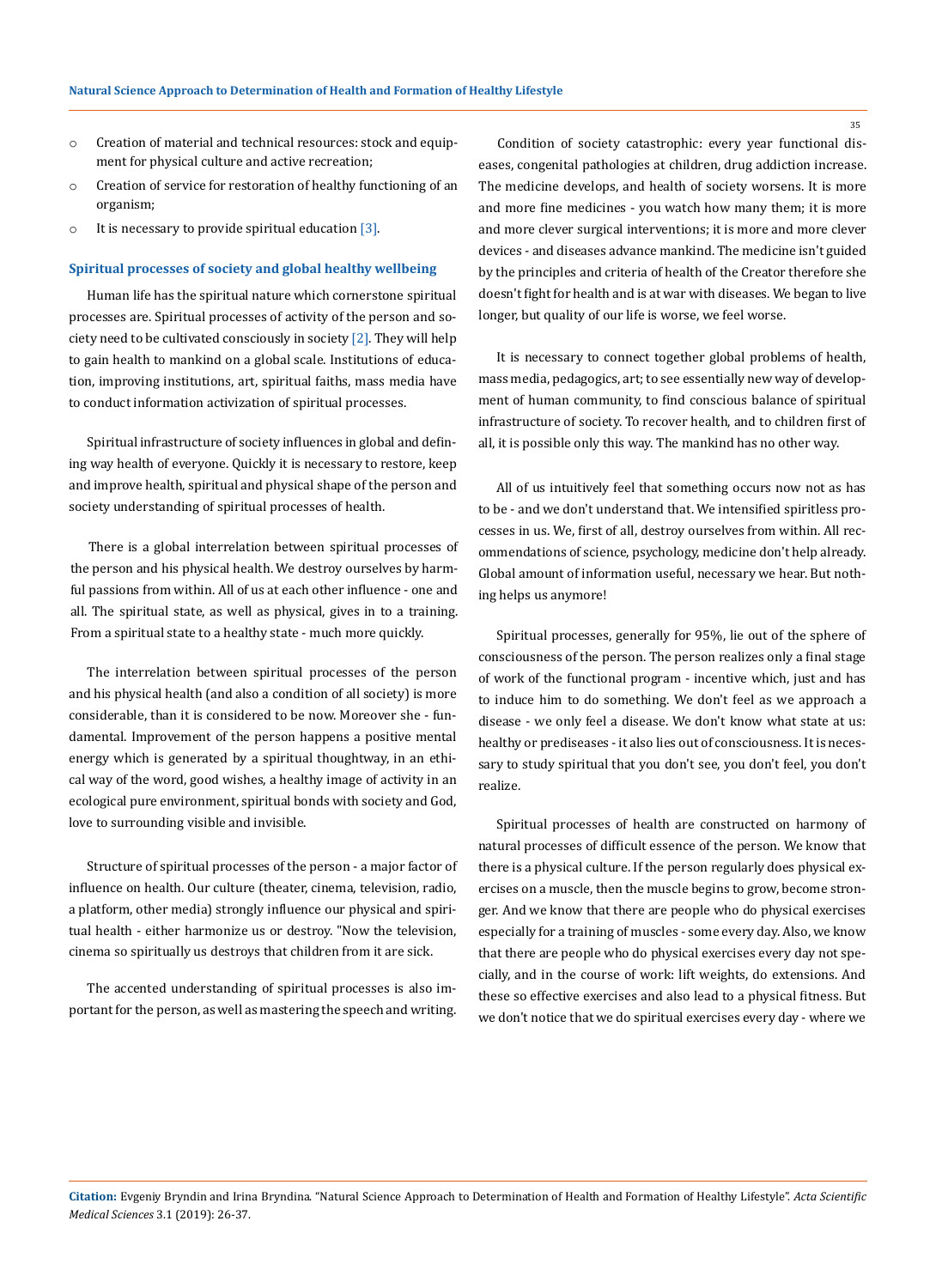worked and even staying at home! We don't notice what spiritual, as well as physical gives in to a training. And we do spiritual exercises every day: first, scrolling the habitual thoughts and feelings; secondly, unconsciously empathizing everything surrounding us. What you think of - that and you train!

Unconsciously empathizing everything surrounding us, we do spiritual exercises. Oh, and bad it exercises. Generally, it exercises of a disease and pathology. Around us there are a lot of sick interrelations. And we come home tired and devastated. And training every day, gradually we accumulate sick interrelations and also, we beat them to all who surround us, especially to children as they are open and trust us and study at us. Also, it turns out that we now the most part of time, without realizing it, intensify spiritual processes of a disease and pathology. We, communicating, quite often we give sores each other. Because human community sick. We everything at each other influence - all without any exception!

We don't empathize health! Daily joining in spiritual processes of health, everyone can significantly improve the health and others and keep it. Diseases leave, the person and people around begin to feel better physically and spiritually, it becomes easier to live. People at the spiritual level begin to understand how health depends on the environment, societies and begins to work selectively, according to the understanding: to take that it is necessary and to tell children what is necessary for them. In the society of other way to recover health, at mankind isn't present!

It is necessary to do so that, empathizing, people received a healthy charge, intensified healthy processes, and they will begin to bear healthy interrelations. And we will begin to understand who us what bears, in the course of the activities and to welcome healthy processes. If it occurs, then the mankind would recover health in months! Relations in society would change, and personally it would become much easier for everyone to live and feel psychologically. It appears, it is possible to receive reorganization from the person having a high health creative fitness very quickly. The mankind used it the millennia. Spiritual processes of health quickly result in healthy wellbeing.

#### **Conclusion**

Main objective of development of the modern health care has to become transfer of the population to a healthy lifestyle. For this purpose, it is necessary to form health the preserving infrastructure and to create conditions for healthy activity and natural measures of a normalization of biotic systems of the composite substance of the person. The modern health care has to motivate the population to a healthy lifestyle. Increase in motivation at the population to natural measures of a normalization of an organism and to a healthy lifestyle has to be the purpose of the modern health care. Problems of the modern health care becomes have to: formation health of creative outlook of the population, lecturing and distribution of literature on naturally scientific aspects of health and a healthy lifestyle, participation of citizens in improving spiritual and sports collective actions, acquisition by citizens of all categories of the useful habits. To provide mass availability of the population to objects of physical culture: to stadiums, gymnasiums and platforms, pools. To provide a healthy delivery and access to water alone and also diagnostics of a physiological condition of citizens. To organize for the population of an action for formation of family and public culture of a healthy lifestyle and to physiological, power and spiritual clarification. To provide to the population ecology of a surrounding medium, clean air, conditions of labor healthy activity.

Relevant is a process of a becoming of the international scientific communities aimed at development of applied scientific research with application of digital platforms and network forms of cooperation on identification of natural measures of a normalization of biotic systems of the person, formation health of the supporting medicine and infrastructure of health care for realization of natural technology of high-quality transition of the population to healthy activity. The technology of high-quality transition of the population to healthy activity is relevant for all mankind. It is on a global scale expedient to enable its realization within International MEGA project [13-15].

### **Bibliography**

- 1. A Campbell., *et al*. "Medical ethics". M: MED (2004): 400.
- 2. EG Bryndin and IE Bryndina. "Natural-Science Aspects of Health". *Weber Medicine and Clinical Case Reports* 1.1 (2015): 134-137.
- 3. Bryndin E and G Bryndina IE. "Spiritual processes of society and global health". II Inter conf. Information technologies in science, management, social sphere and medicine. *TPU* (2015).
- 4. Bryndin EG. "Culture of a healthy lifestyle. Third Arkaim conf. Horizons of civilization. Chelyabinsk: ChSU. (2012): 32-40.

**Citation:** Evgeniy Bryndin and Irina Bryndina. "Natural Science Approach to Determination of Health and Formation of Healthy Lifestyle". *Acta Scientific Medical Sciences* 3.1 (2019): 26-37.